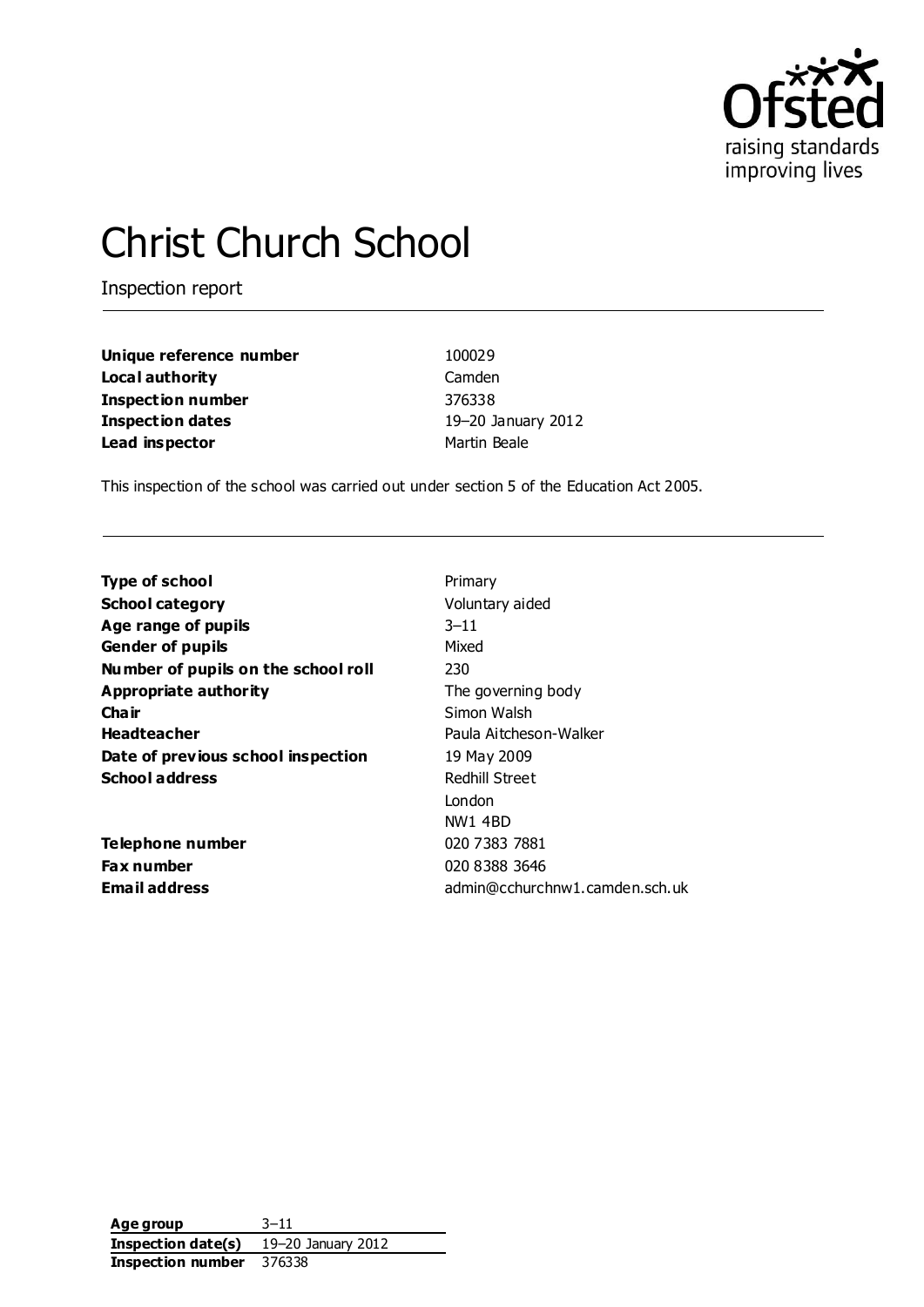

You can use Parent View to give Ofsted your opinion on your child's school. Ofsted will use the information parents and carers provide when deciding which schools to inspect and when.

You can also use Parent View to find out what other parents and carers think about schools in England. You can visit www.parentview.ofsted.gov.uk, or look for the link on the main Ofsted website: www.ofsted.gov.uk

The Office for Standards in Education, Children's Services and Skills (Ofsted) regulates and inspects to achieve excellence in the care of children and young people, and in education and skills for learners of all ages. It regulates and inspects childcare and children's social care, and inspects the Children and Family Court Advisory Support Service (Cafcass), schools, colleges, initial teacher training, work-based learning and skills training, adult and community learning, and education and training in prisons and other secure establishments. It assesses council children's services, and inspects services for looked after children, safeguarding and child protection.

Further copies of this report are obtainable from the school. Under the Education Act 2005, the school must provide a copy of this report free of charge to certain categories of people. A charge not exceeding the full cost of reproduction may be made for any other copies supplied.

If you would like a copy of this document in a different format, suc h as large print or Braille, please telephone 0300 123 4234, or email enquiries@ofsted.gov.uk.

You may copy all or parts of this document for non-commercial educational purposes, as long as you give details of the source and date of publication and do not alter the information in any way.

To receive regular email alerts about new publications, including survey reports and school inspection reports, please visit our website and go to 'Subscribe'.

Piccadilly Gate Store St **Manchester** M1 2WD

T: 0300 123 4234 Textphone: 0161 618 8524 E: enquiries@ofsted.gov.uk W: www.ofsted.gov.uk



© Crown copyright 2012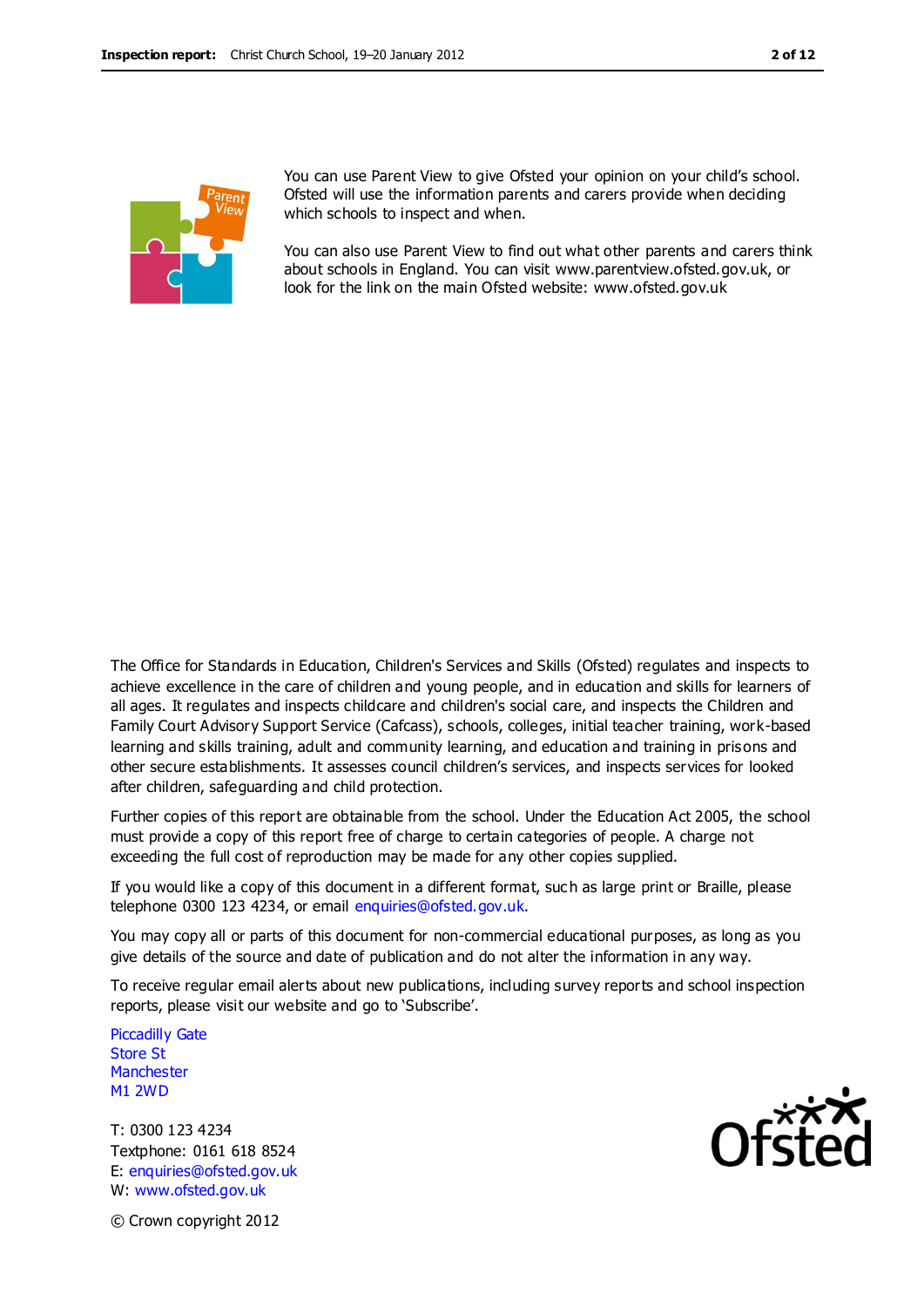# **Introduction**

Inspection team

Karen Giles **Additional inspector** 

Martin Beale **Additional** inspector

This inspection was carried out with two days' notice. Over six hours were spent observing lessons taken by seven teachers and holding discussions with pupils about their learning. Inspectors held meetings with staff and the chair of the governing body. Inspectors took account of the responses to the on-line questionnaire (Parent View) in planning the inspection. They observed the school's work, and scrutinised pupils' books, assessment data and case studies of specific pupils. They also looked at evidence of the school's self-evaluation and improvement planning. The inspection team analysed 132 responses to the questionnaire sent to parents and carers.

## **Information about the school**

The school is average in size. Over three-quarters of the pupils are from ethnic backgrounds other than White British, with the largest groups being of Bangladeshi and Black African heritages. The majority of the pupils speak English as an additional language and a significant proportion are at an early stage of learning English. The proportion of pupils known to be eligible for free school meals is well-above average. The proportion of disabled pupils and those with special educational needs is above average. In addition to difficulties with literacy, pupils with special educational needs most commonly have multiple learning or speech, language and communication difficulties. Children in the Early Years Foundation Stage are taught in a Nursery and a Reception class. The school has recently achieved Healthy Schools status and is about to renew Investors in People. The school meets the current government floor standard.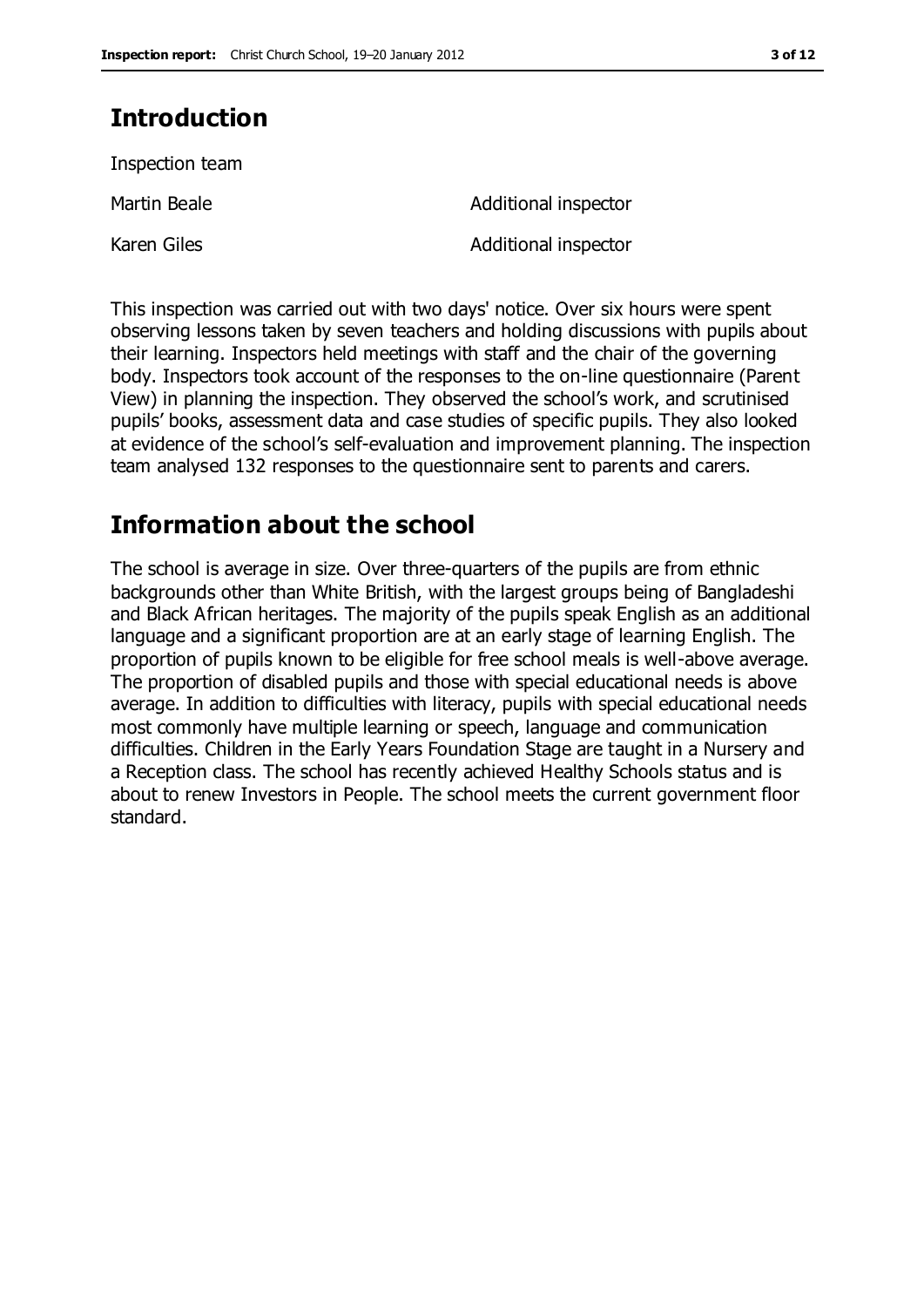# **Inspection judgements**

| <b>Overall effectiveness</b>     |   |
|----------------------------------|---|
|                                  |   |
| <b>Achievement of pupils</b>     |   |
| <b>Quality of teaching</b>       |   |
| Behaviour and safety of pupils   |   |
| <b>Leadership and management</b> | כ |

### **Key findings**

- Christ Church is a good school. It is on a path of sustained improvement under the drive, determination and high expectations of the headteacher and has developed several outstanding features. The headteacher is supported very ably in this quest by the deputy headteacher, a well-led governing body, and increasingly effective subject leaders. Morale amongst staff is high and all are committed strongly to identifying and breaking down barriers that might impede the learning of individual pupils.
- $\blacksquare$  Teaching is good overall, with examples of outstanding practice that stimulate the pupils' imaginations, drive learning forward at pace and are the foundation for their good achievement. Attainment is broadly average and rising by the end of Year 6. Progress in reading is particularly rapid, but progress is slightly slower in mathematics and for boys in their writing.
- The pupils are tremendous ambassadors for themselves and the school. Pupils of all backgrounds work and play happily together. They show great respect and interest in other cultures and customs and develop a strong moral code. The pupils' exemplary behaviour around the school makes it a very happy, harmonious and purposeful environment in which to learn and develop. Pupils strongly agree that they feel safe in school and are very clear about how to identify and deal with any risks they might face.
- Every opportunity is taken to promote the pupils' spiritual, moral, social and cultural development. Music plays a very strong part in the life of the school and the various bands and the gospel choir have developed a high reputation locally. Pupils show a deep understanding of the value of faith in their lives and use times of reflection to help shape their own values and feelings. They are able to talk through and resolve equitably any conflicts as they arise.

### **What does the school need to do to improve further?**

- Raise achievement in mathematics by:
	- planning for pupils to develop their numeracy skills in different subjects
	- making targets for improvement more closely linked to work undertaken  $\overline{\phantom{a}}$ and therefore clearer to pupils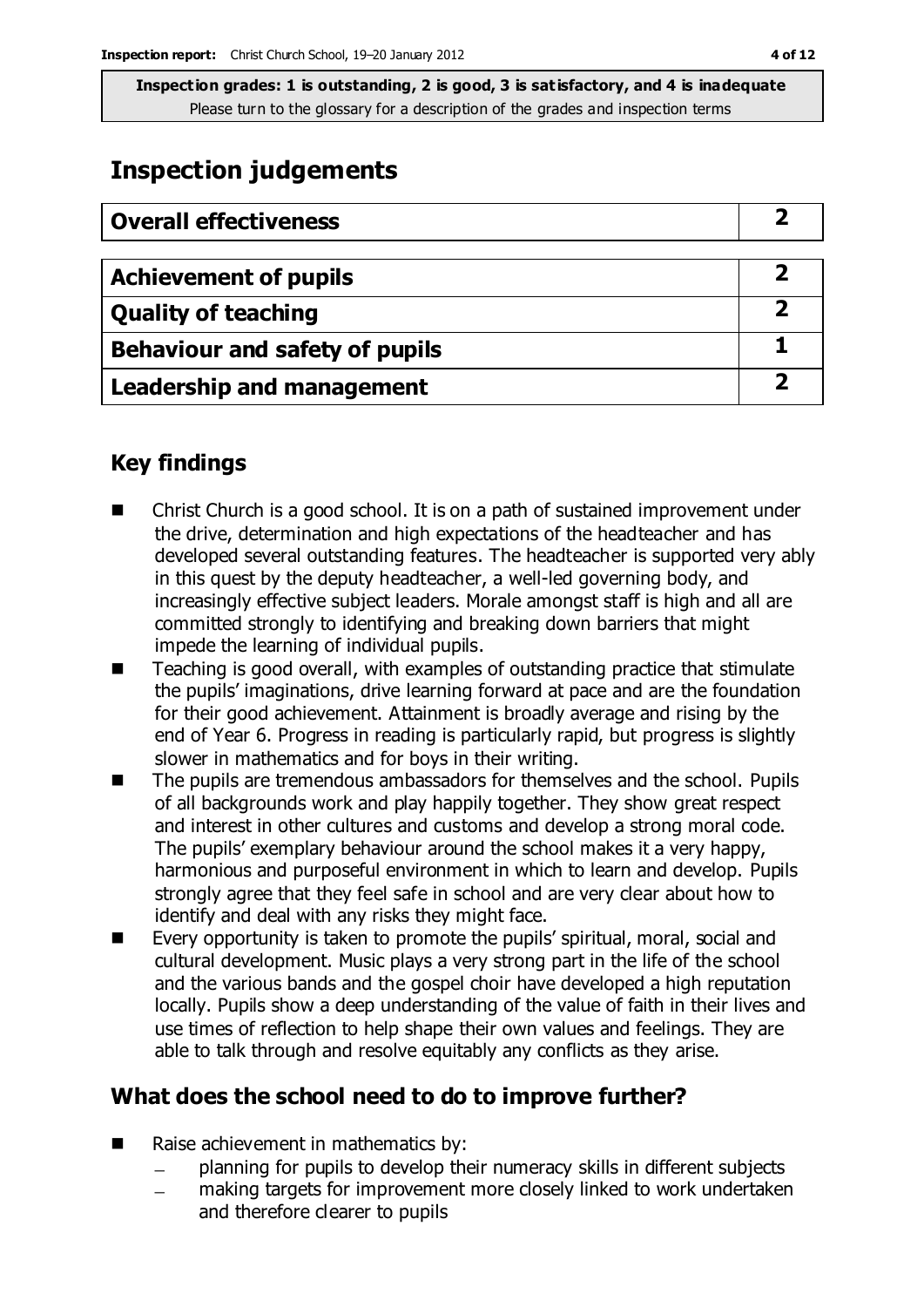- providing more effective feedback through marking on the steps pupils need to take to meet their targets.
- Raise attainment in writing for boys by:
	- providing interesting and engaging contexts consistently to stimulate writing
	- planning greater structure and clarity of purpose to the development of  $\equiv$ their writing across subjects.

### **Main report**

#### **Achievement of pupils**

Considerable improvements since the last inspection in the Early Years Foundation Stage mean children now make good progress in all areas of their learning from skills levels well below those expected for their age on entry. This gives pupils a much firmer footing from which to achieve in the rest of the school, where the good progress continues, enabling them to reach broadly average standards. Attainment in reading is slightly below average by the end of Year 2, but rises to average by the end of Key Stage 2. Year 6 test results were broadly average in 2011 and almost all pupils reached Level 4 in both English and mathematics. This good progress gives pupils a firm foundation for success in secondary school and beyond.

Pupils have high aspirations and are determined to achieve their goals. Their very positive attitudes and the sensible way in which they work together contribute significantly to their good acquisition of knowledge and development of key skills. This was seen to particularly good effect in a Year 6 mathematics lesson when the pupils worked at a good pace when scaling ingredients in recipes for varying numbers of people. The pupils' learning typically benefits greatly when pupils share thoughts on their learning in discussion with others and work together on tasks, as they did throughout this lesson. They participate confidently in discussions because staff and other pupils show how much their contributions are valued.

Skilled and focused support for disabled pupils and those with special educational needs enables them to participate fully in lessons and to make good progress. All other groups also make good progress overall, with notably rapid progress made within particular groups. Pupils speaking English as an additional language develop rapidly by being immersed in a language-rich environment from the moment they enter the Nursery. Once their language skills are secure, their progress accelerates and many are amongst the school's highest-attaining pupils. There is no pattern to other variations in attainment as they are specific to each cohort.

#### **Quality of teaching**

The inspection confirms the judgement of parents and carers that their children are making good progress because they are taught well and their individual needs are carefully met. Much teaching is lively and pitched carefully at each pupil's needs in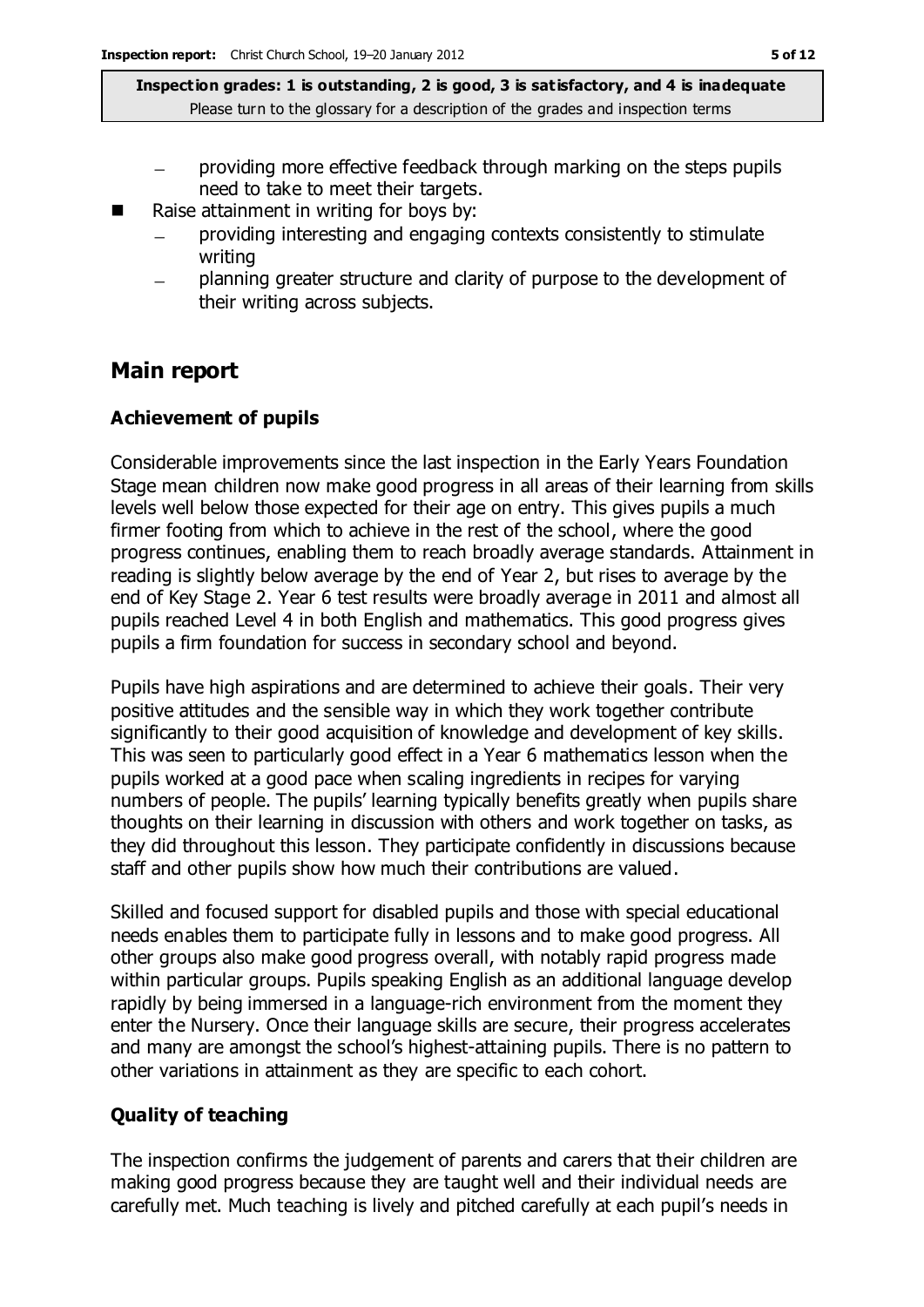calm and purposeful classrooms. Interactive whiteboards are used creatively to stimulate the pupils' imaginations. This was seen to particularly good effect when Year 5 pupils were 'transported back' to the Queen's Coronation in 1953 through a video clip to help them to complete a diary entry about post-war life. This excellent lesson enabled the pupils to plan and structure their diary entries, with additional support provided by the teacher modelling quality writing .

The careful balance between activities directed by the adults and those where the children take responsibility for developing their learning are now key features of the good teaching in the Nursery and Reception classes. Adults take every opportunity continually to develop and extend the children's speaking and listening and make observations of the children at work so they can plan the next steps in the children's learning.

The planned curriculum takes into account pupils' different prior attainment and learning needs carefully, including those pupils with particular talents. The emphasis on developing the pupils' speaking and listening is starting to influence and improve the quality of their writing. Although teachers take opportunities across the curriculum to develop writing and numeracy skills, these are not shown consistently in curriculum planning.

The marking of writing helps the pupils to see clearly how to improve their work and meet their targets. However, leaders and managers recognise that they have not always ensured that there is time for the pupils to respond to their teachers' comments and correct their work, particularly their spelling. The process is less effective in mathematics because the pupils' targets are not always immediately relevant to the work being undertaken and marking does not regularly help them to see how to correct mistakes.

#### **Behaviour and safety of pupils**

Parents and carers strongly agree that high standards of behaviour exist throughout the school. This starts in the Nursery through the strong focus placed on promoting the children's personal and social development. Pupils are very courteous, polite and welcoming. All adults model by their actions how relationships can be built on mutual respect and consideration for the feelings of others. Consistency in this and in managing behaviour, from the headteacher and through all staff, is the key to the school's success. Pupils and their parents and carers strongly agree that, because of this approach, learning is very rarely disrupted by the behaviour of others. Inspection evidence, including pupil records, confirms that the high standards of behaviour seen at the time of the inspection are typical and that behaviour over time is of an equally high standard.

Pupils are very confident that any incidents are dealt with swiftly and that their resolution is fair. They say that bullying and other forms of harassment are extremely rare. Parents and carers support this judgement strongly. Pupils are very thoughtful and considerate towards each other. They take pride in supporting each other as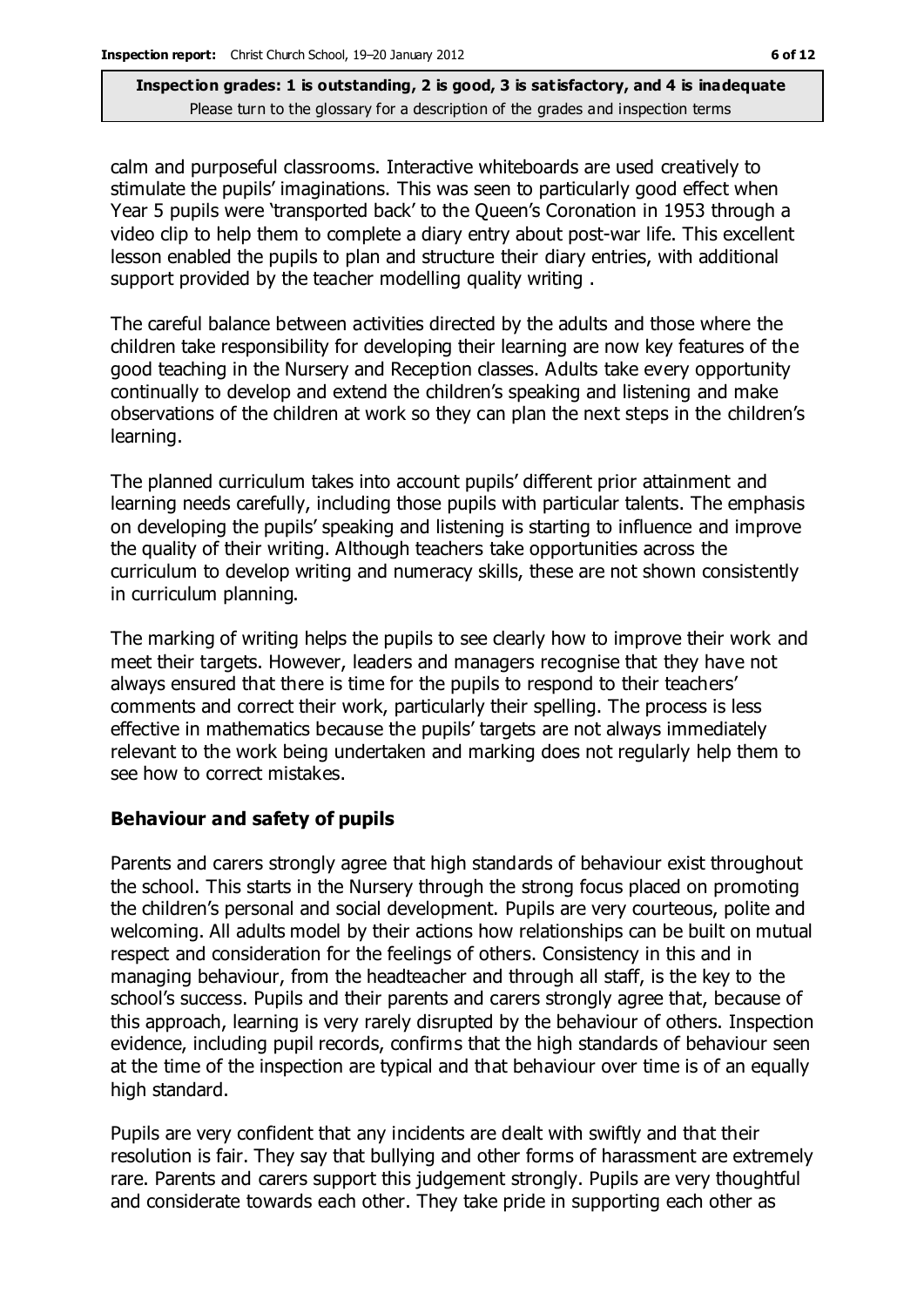playground helpers and caring for the environment through their 'green team'. They strive with great success to ensure that no-one is excluded or unhappy and are very keen to help newcomers to make friends and settle in quickly. Attendance is above average and rising, particularly since the governing body has taken a firm line over term-time holidays and meet with parents and carers making such requests.

Pupils strongly agree that the school provides a safe haven for their development. This view is supported by their parents and carers overwhelmingly. Pupils demonstrate a very strong awareness of how to identify risks and keep themselves safe through the Junior Citizenship Scheme, road safety training, and understanding how to deal with risks associated with new technology and the internet. They learn how to take acceptable risks on visits so that they gain greater awareness of safety for themselves and their group.

#### **Leadership and management**

School leaders have developed an environment in which there is a constant drive to raise achievement. The school's direction is very clear and the headteacher's high expectations are reflected in challenging targets and carefully targeted resources and support for their achievement. Self-evaluation is used as effective tool to identify where action is needed, particularly for improving teaching and learning. New teachers become confident practitioners rapidly because of the focus placed on their development, including opportunities for them to work alongside and observe experts. The focus on developing leaders and managers from within the school has been very successful because of the established framework within which they can develop. Key improvements over time, such as in the Early Years Foundation Stage and in attendance, have led to higher standards being achieved and have been possible because leaders and the governing body plan in detail to tackle key priorities. These features underpin the school's strong capacity for improvement.

The effective curriculum provides a wide range of interesting experiences on a daily basis, enriched by additional activities, themed events such as 'mathematics week', and visits linked to topics, as when Reception-Year children visited a city farm. Programmes are adjusted carefully to meet the learning needs of all pupils and extended for those with particular talents through workshops held in partnership with other schools. The school is striving constantly for ways to motivate boys as writers. However, opportunities to develop writing and numeracy in different subjects are not always planned systematically and not all boys find the contexts for developing their writing engaging. Spiritual, moral, social and cultural development is promoted very effectively through assemblies, the texts teachers choose to stimulate the pupils' imaginations, and the school's strong religious ethos. The pupils' national and international awareness is developed through charity collections and their Canadian pen-pals.

The governing body ensures that safeguarding policies are fully implemented and that the pupils are safe at all times. The rigorous analysis of assessment data enables leaders to focus action when underachievement emerges or any pupils fall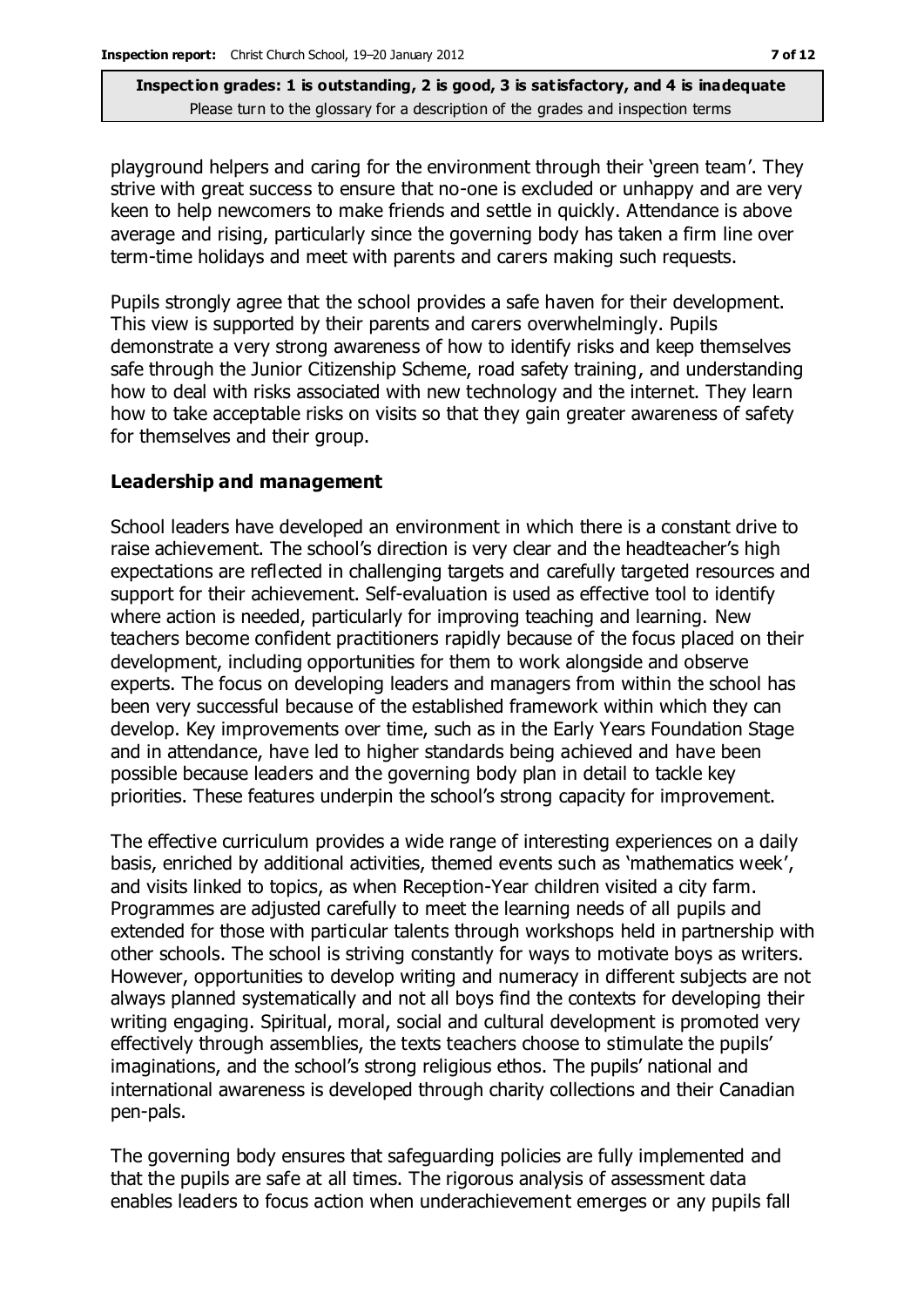behind their individual targets. This and the very harmonious atmosphere throughout reflect the school's rigorous attention to promoting equality of opportunity and tackling discrimination. Parents and carers are very positive, not just about the quality of leadership, but also about the strength of the partnership between home and school. They value greatly the workshops provided, such as those in mathematics, to enable them to understand how to support their children's learning.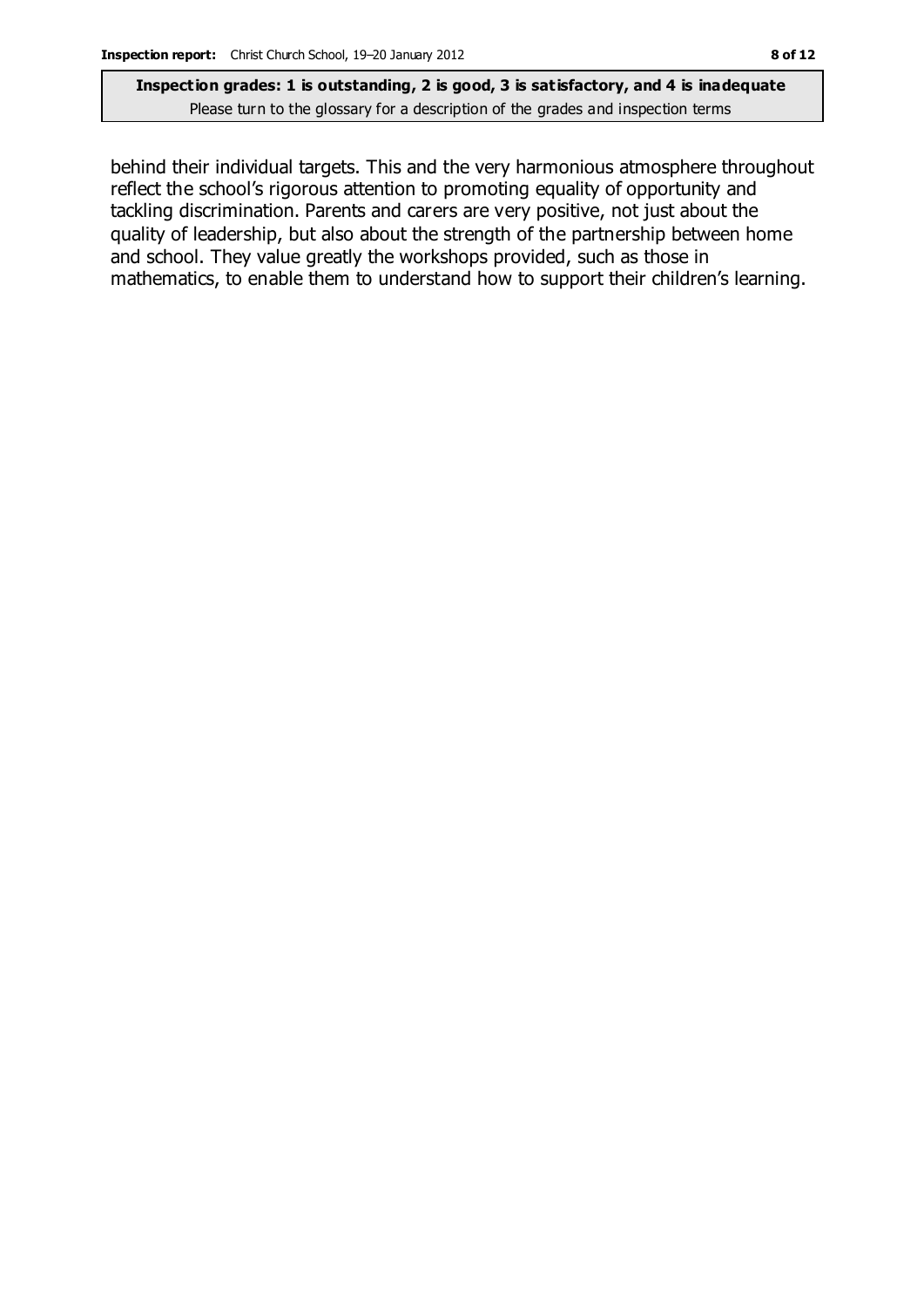# **Glossary**

### **What inspection judgements mean**

| Grade   | <b>Judgement</b> | <b>Description</b>                                                                                                                                                                                                               |
|---------|------------------|----------------------------------------------------------------------------------------------------------------------------------------------------------------------------------------------------------------------------------|
| Grade 1 | Outstanding      | These features are highly effective. An outstanding<br>school provides exceptionally well for all its pupils' needs.                                                                                                             |
| Grade 2 | Good             | These are very positive features of a school. A school<br>that is good is serving its pupils well.                                                                                                                               |
| Grade 3 | Satisfactory     | These features are of reasonable quality. A satisfactory<br>school is providing adequately for its pupils.                                                                                                                       |
| Grade 4 | Inadequate       | These features are not of an acceptable standard. An<br>inadequate school needs to make significant<br>improvement in order to meet the needs of its pupils.<br>Ofsted inspectors will make further visits until it<br>improves. |

### **Overall effectiveness of schools**

|                         | Overall effectiveness judgement (percentage of schools) |      |                     |                   |
|-------------------------|---------------------------------------------------------|------|---------------------|-------------------|
| <b>Type of school</b>   | <b>Outstanding</b>                                      | Good | <b>Satisfactory</b> | <b>Inadequate</b> |
| Nursery schools         | 46                                                      | 46   |                     |                   |
| Primary schools         |                                                         | 47   | 40                  |                   |
| Secondary<br>schools    | 14                                                      | 38   | 40                  |                   |
| Special schools         | 28                                                      | 48   | 20                  |                   |
| Pupil referral<br>units | 15                                                      | 50   | 29                  |                   |
| All schools             |                                                         | 46   | 38                  |                   |

New school inspection arrangements have been introduced from 1 January 2012. This means that inspectors make judgements that were not made previously.

The data in the table above are for the period 1 September 2010 to 31 August 2011 and represent judgements that were made under the school inspection arrangements that were introduced on 1 September 2009. These data are consistent with the latest published official statistics about maintained school inspection outcomes (see www.ofsted.gov.uk).

The sample of schools inspected during 2010/11 was not representative of all schools nationally, as weaker schools are inspected more frequently than good or outstanding schools.

Primary schools include primary academy converters. Secondary schools include secondary academy converters, sponsor-led academies and city technology colleges. Special schools include special academy converters and non-maintained special schools.

Percentages are rounded and do not always add exactly to 100.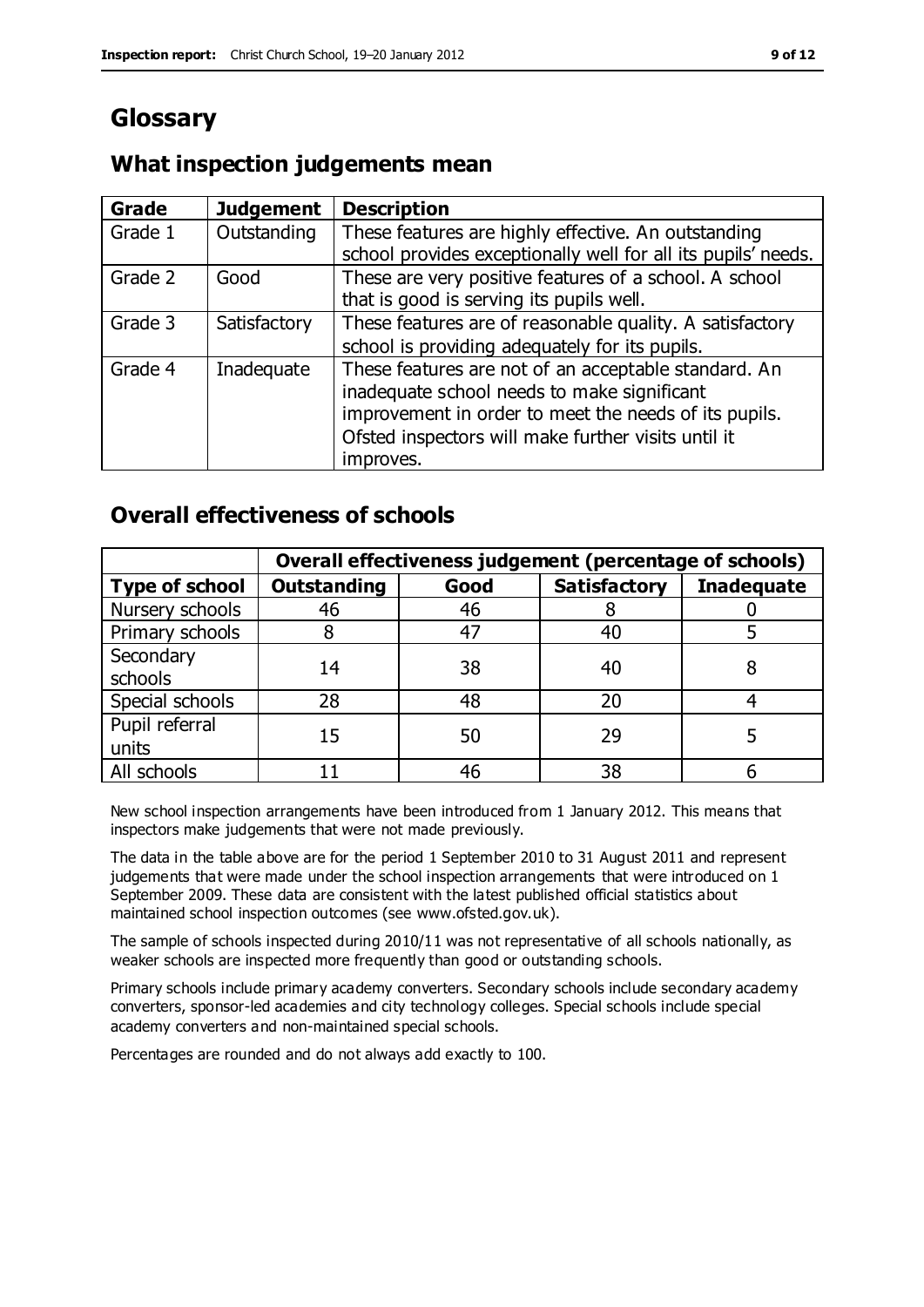# **Common terminology used by inspectors**

| Achievement:                  | the progress and success of a pupil in their<br>learning and development taking account of their<br>attainment.                                                                                                        |
|-------------------------------|------------------------------------------------------------------------------------------------------------------------------------------------------------------------------------------------------------------------|
| Attainment:                   | the standard of the pupils' work shown by test and<br>examination results and in lessons.                                                                                                                              |
| Attendance                    | the regular attendance of pupils at school and in<br>lessons, taking into account the school's efforts to<br>encourage good attendance.                                                                                |
| Behaviour                     | how well pupils behave in lessons, with emphasis<br>on their attitude to learning. Pupils' punctuality to<br>lessons and their conduct around the school.                                                              |
| Capacity to improve:          | the proven ability of the school to continue<br>improving based on its self-evaluation and what<br>the school has accomplished so far and on the<br>quality of its systems to maintain improvement.                    |
| Leadership and management:    | the contribution of all the staff with responsibilities,<br>not just the governors and headteacher, to<br>identifying priorities, directing and motivating staff<br>and running the school.                            |
| Learning:                     | how well pupils acquire knowledge, develop their<br>understanding, learn and practise skills and are<br>developing their competence as learners.                                                                       |
| <b>Overall effectiveness:</b> | inspectors form a judgement on a school's overall<br>effectiveness based on the findings from their<br>inspection of the school.                                                                                       |
| Progress:                     | the rate at which pupils are learning in lessons and<br>over longer periods of time. It is often measured<br>by comparing the pupils' attainment at the end of a<br>key stage with their attainment when they started. |
| Safety                        | how safe pupils are in school, including in lessons;<br>and their understanding of risks. Pupils' freedom<br>from bullying and harassment. How well the school<br>promotes safety, for example e-learning.             |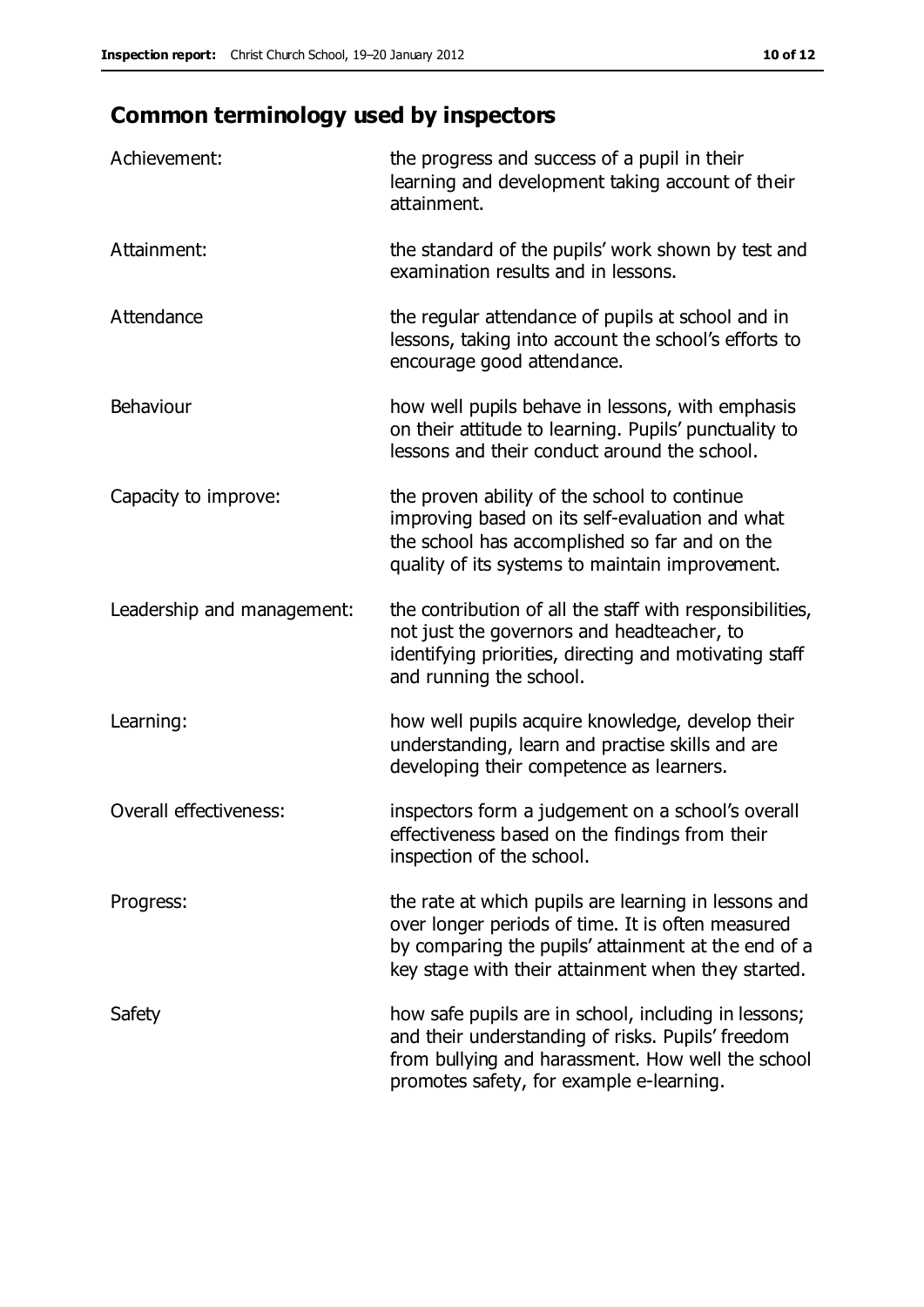#### **This letter is provided for the school, parents and carers to share with their children. It describes Ofsted's main findings from the inspection of their school.**



23 January 2012

Dear Pupils

#### **Inspection of Christ Church School, London NW1 4BD**

Thank you for the warm welcome you gave the inspection team when we visited your school recently. We saw that you work very hard and are proud of the part you play in school life. Inspectors were particularly impressed by your confident answers to their questions. We found that Christ Church is a good and improving school. It has some outstanding features. These are the things we liked most.

- The headteacher, staff and governing body do their utmost to help you all to succeed, to take care of you and make sure you are kept safe.
- Your very positive attitudes to learning and excellent behaviour contribute significantly to making the school calm and happy.
- We agree with you that you are taught well. Teachers use assessment data to support your learning and help you to make good progress.
- The youngest children have a good and much-improved start to school life in the Nursery and Reception classes.
- Teachers take every opportunity to promote further the strengths in your spiritual, moral, social and cultural development.
- You have a sharp understanding of how to keep yourselves safe and deal with any risks you might face.
- Those of you who find learning difficult or are new to learning English are given good support so that you can make at least similar progress as others in your classes.

We have asked the school to improve the writing of boys and increase the progress you make in mathematics. You can all play your part in helping the school to get even better by continuing to work hard.

Yours sincerely

Martin Beale Lead inspector (on behalf of the inspection team)